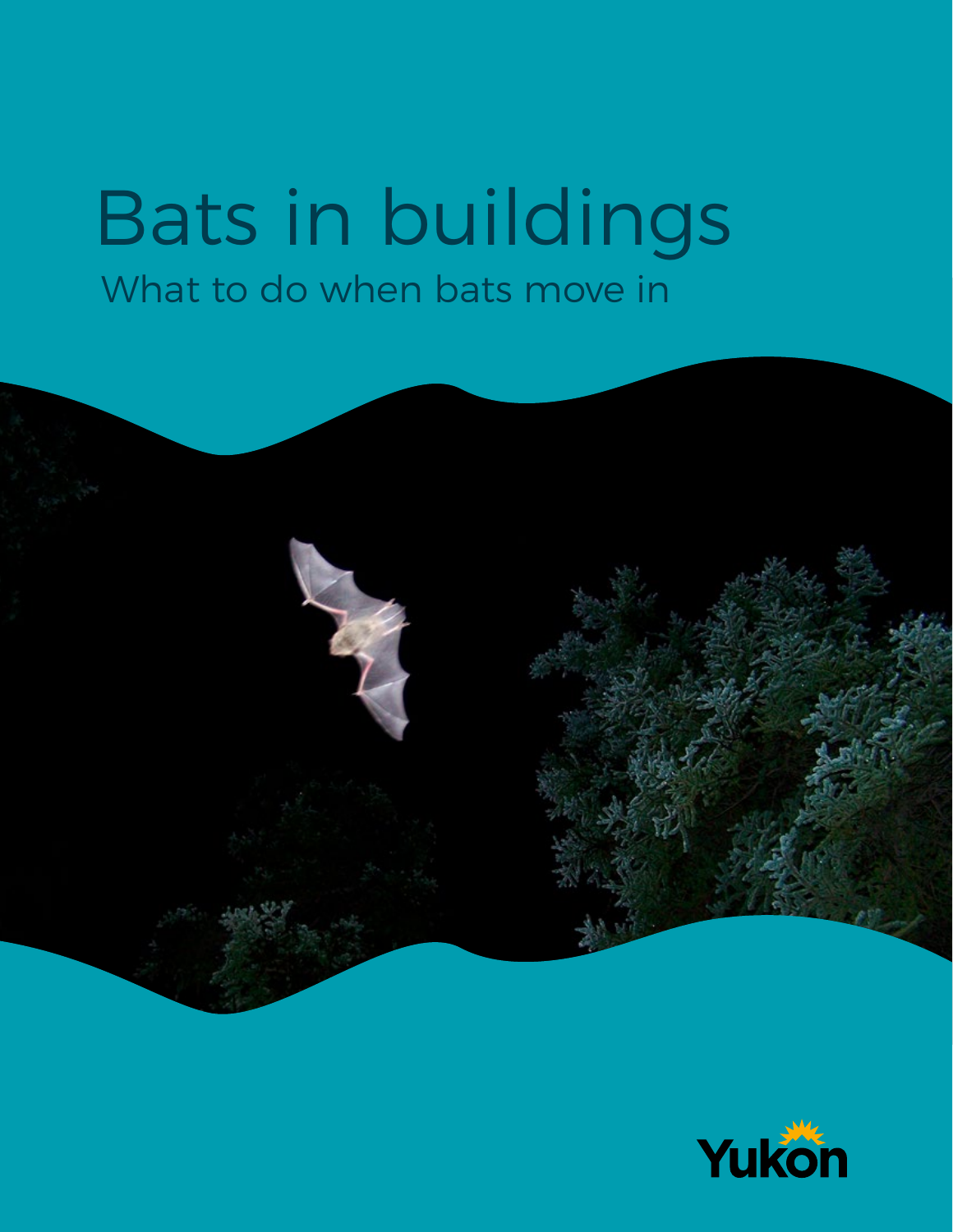

Gordon Court

Cover: Lea Randall

# **Why bats are important**

Bats are an important part of Yukon's ecosystem.

They eat lots of mosquitos and other insects, helping to control their populations.

Little brown bats (*Myotis lucifugus*) – the most common type of bat in Yukon – are endangered because of human activity. Their greatest threat is a disease called White Nose Syndrome, but habitat loss and destruction of roosts have also contributed to their decline. Bat populations are very slow to recover once they decline, since females only give birth to one young each year. For bats to thrive, they need safe places to roost.

To learn more about bats in Yukon, see the guide to Yukon bats: **[yukon.ca/en/yukon-bats](https://yukon.ca/en/yukon-bats)**.

# **Do you have bats? Let us know!**

### Signs that you have bats in your building

You may find bats roosting (hanging upside down) on walls, rafters or ceilings, or in chimneys or cracks. You might also see bat droppings (called guano).

Guano looks similar to mouse droppings because it is small and dark in colour. Unlike mouse droppings, guano consists of insect parts and will crumble to the touch.

If you have a large maternity colony (female bats with young) you may see urine stains on walls or large amounts of guano. You may also hear scratching and squeaking noises.

Watch the outside of your home just after sunset to see if bats emerge. If you have bats, you will be able to see them coming and going until sunrise.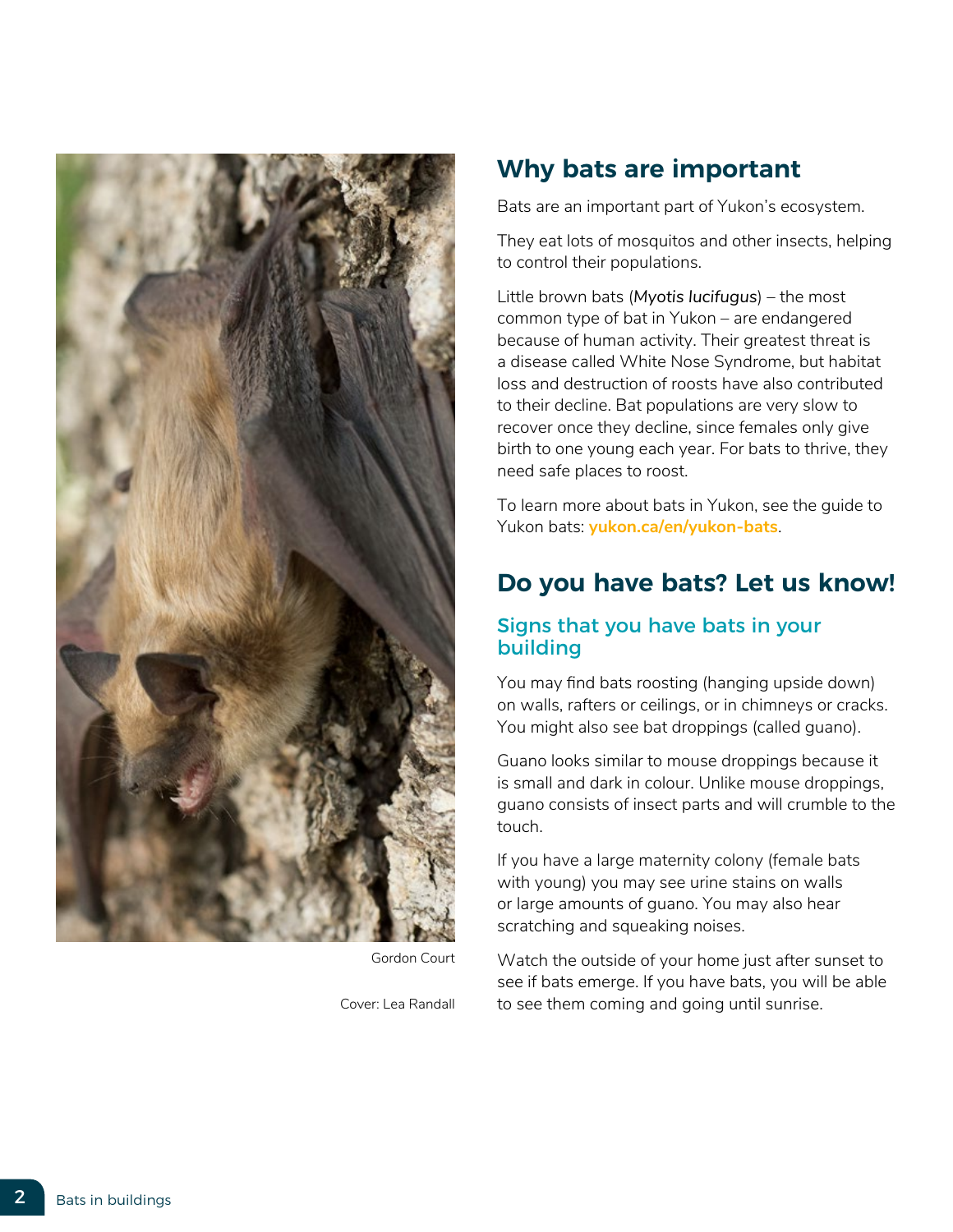

Jen Talerico

### Night roosts

Bats mostly roost during the day, but they also use night roosts. These are temporary resting spots, where they digest their food and rest.

If you find small amounts of guano without other signs of bat activity, your home is probably being used as a night roost, and the bats will soon move on to another roost.

### Report your colony

If you have a colony of bats living in your building or bat house, you can contribute to bat conservation and research by **[reporting your colony](mailto:batwatch@gov.yk.ca)**.

# **About your bats**

### Will the bats stay?

If you only find one bat or a small group of bats, they are probably using your home as a temporary roost and will likely move on in a few days.

Larger groups of bats (maternity colonies) usually occupy their roosts from April to September and will return to the same roost each year. If you have a colony, you will need to consider long-term options for living with bats or moving them from your home.

### Will the colony grow?

Bats reproduce slowly. If you have a colony of bats, the number of bats will not change much over the summer or from year-to-year. Females only have one young each year, so populations do not grow quickly like rodent populations do.

# **Bat benefits**

There are several benefits to living with bats.

#### Insect control

Bats eat mosquitos and other insects, keeping their populations down. One bat can eat hundreds of mosquitos an hour.

### Conservation

Little brown bats are endangered in Canada. Entire colonies can be lost if they are disturbed or moved at the wrong time. Homeowners can help bats by providing them with safe places to roost.

#### Viewing

Bats are interesting animals to watch as they come and go from their roosts.

#### Grow better gardens

Guano is an excellent fertilizer and is sold as a garden product in many stores. Guano can be collected and added to soil just like any other fertilizer.

# **Bat safety**

Homeowners are often worried about the risks of living with bats. If you are careful, there is very low risk of contracting a disease from a bat.

#### Rabies

Bats, like all mammals, can be infected with the rabies virus. To date, there have been no cases of rabid bats in Yukon. For information about health [risks associated with living with bats, contact Yukon](http://www.hss.gov.yk.ca/ycdc.php)  Communicable Disease Control.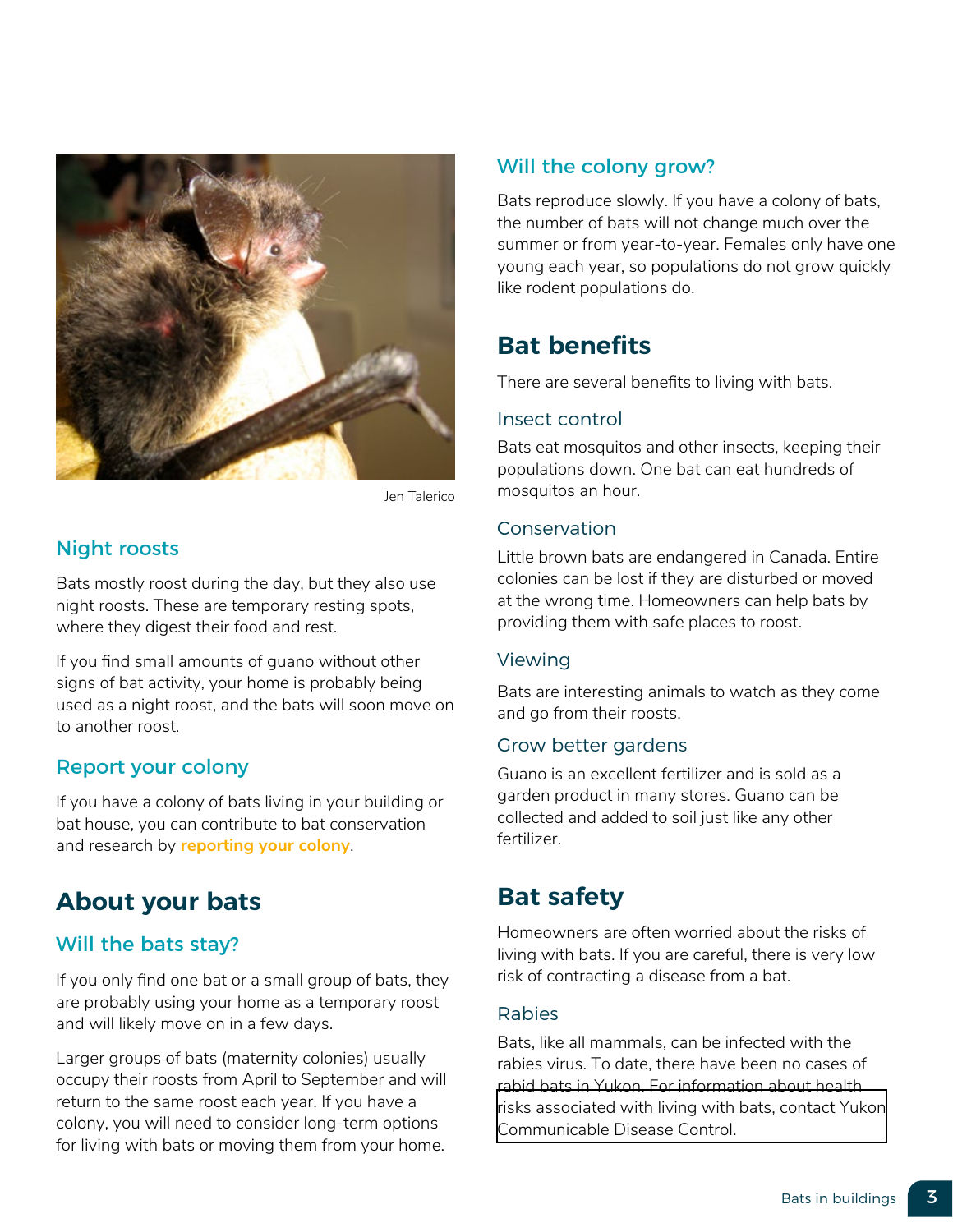Rabid bats will not usually become aggressive and will not attack people, but if you handle a sick bat it may bite you. Rabies is spread by bites or scratches from infected animals. Avoid touching bats and keep your pets away from them, especially those found outside during the day. Make sure your pets have current rabies vaccinations.

Report any bats that appear sick or injured, or bats found outside during the day, to the Turn in Poachers and Polluters (TIPP) line at 1-800-661-0525.

If you think a bat has bitten you, go to a hospital or health centre and follow medical advice.

### Guano

Bat guano is generally no more harmful than the droppings of other animals. In rare cases, people can catch a disease called histoplasmosis by inhaling the dust from bird or bat droppings. The disease usually causes mild or no symptoms, but severe cases need to be treated by a doctor. There have been no reported cases in Yukon or Alaska.

To reduce the risk, use a protective respiratory mask when cleaning large piles of guano. Spray guano with water or a 10 per cent bleach solution to stop particles from becoming airborne when cleaning.



# **What to do when you have bats in your home**

If you have a colony of bats in your home, read the following section to learn your options.

### Leave bats where they are

This is the best option for bats. Finding a new roost can be difficult and stressful. Young bats that are dependent on their mothers may not survive a move.

Living with bats may also be the best option for you, if evicting bats is too difficult. Many homeowners have successfully lived with bats for years.

You can live safely with bats if the roost is separate from human living areas, so bats do not encounter people or pets. You can do this by sealing off interior areas from the spaces where bats are roosting, such as walls, attics, or chimneys. Install plastic sheeting or troughs to make it easier to collect and clean up guano.

If bats are roosting in an outbuilding (like a shed or barn) separate from your living area, they can be left alone.

## Block out the bats

If you cannot separate bats from your living space, or there is too much guano, you may want to block the bats from your building.

You can do this by blocking the bats' entry and exit points, but only at certain times of the year when it is safe, and following the correct methods (see below). Do not completely block entry points when bats are present - you do not want to trap bats in your building.

If you are planning a demolition or major renovation that will affect the roosting area, block out bats beforehand.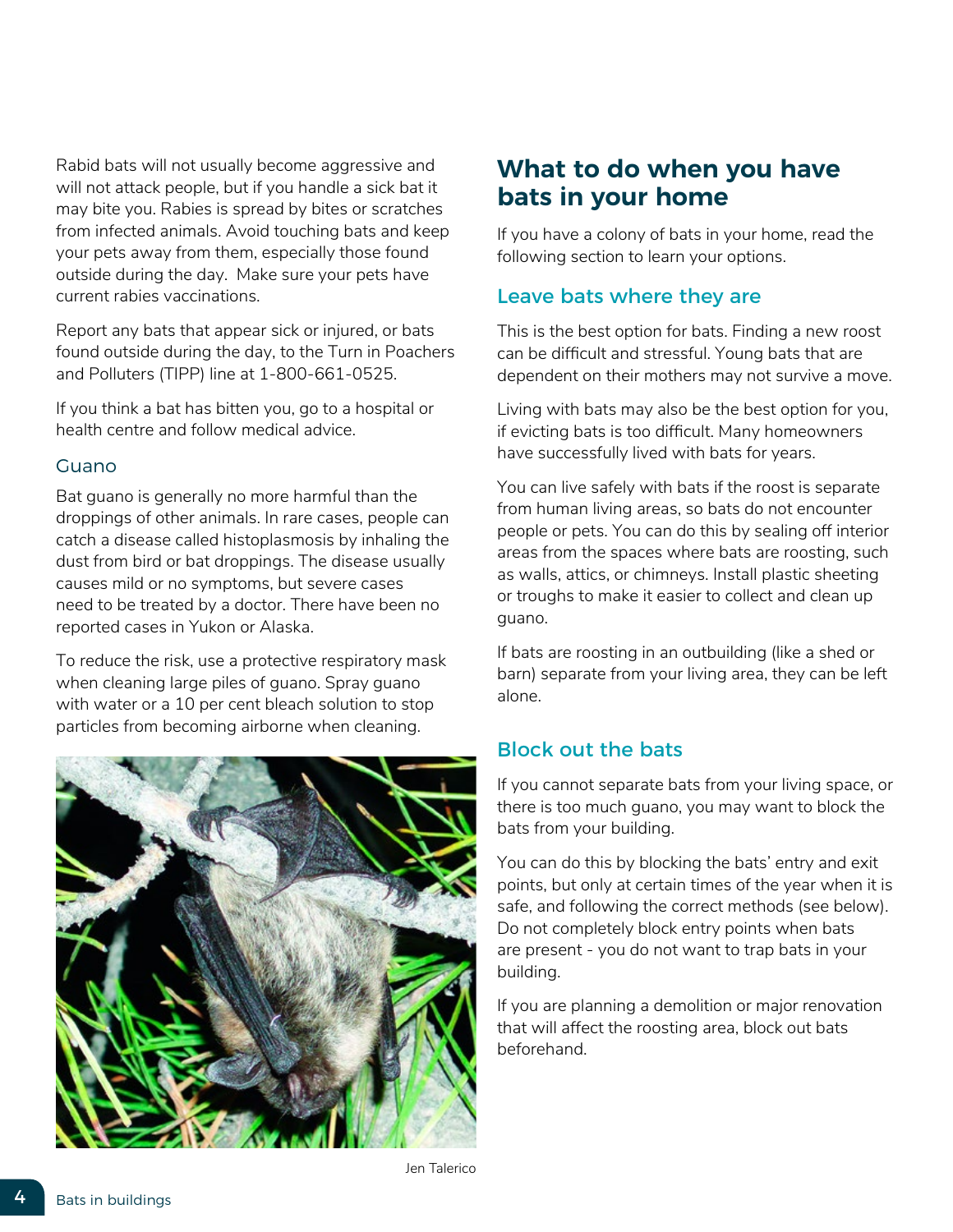### How to safely block out bats from your building

Blocking out bats is most effective when you provide an alternate roost (such as a bat house) beforehand. See the next section for instructions on how to build a bat house.

- 1. **Identify all points where bats come in and out of your building.** Look for guano or stains on walls from oily fur. You can also watch just after sunset to see where bats are exiting.
- 2. **Only exclude bats at the appropriate time of year.** Do not block out a colony during June, July or August: young bats are present and could be killed.
	- a. The best time to block out bats is from September 1 to March 31 when most bats have left for their winter hibernation sites.
	- b. Exclusion is also possible in April and May when bats are present in the roost but young bats have not been born yet. This is not ideal because it is stressful for pregnant bats.
- 3. **Excluding during October-March:** Bats will be absent during these times, so you can seal all entry and exit points. Materials you can use to bat-proof a building include caulking, mesh screening, weather stripping, or polyurethane expanding foam. Be thorough. Bats will return in spring and can squeeze through cracks or holes as small as a quarter (about 1.5 cm by 3 cm) in walls, doors, windows and chimneys.
- 4. **Excluding during September or April-May:** Some bats may be present in the roost during these times. You need to use one-way exit devices to make sure you do not trap bats inside. Put a one-way sleeve over entry points, which will allow bats to exit but usually prevents them from re-entering. You can attach mesh netting or lightweight plastic sheeting on three sides over the entrance, so bats can crawl out the bottom. You can also encourage bats to leave by hanging strips of Mylar foil or balloons near roost entrances, to interfere with echolocation. Lighting your attic may also encourage bats to leave.



YG/Jennifer Staniforth

One year bat cycle

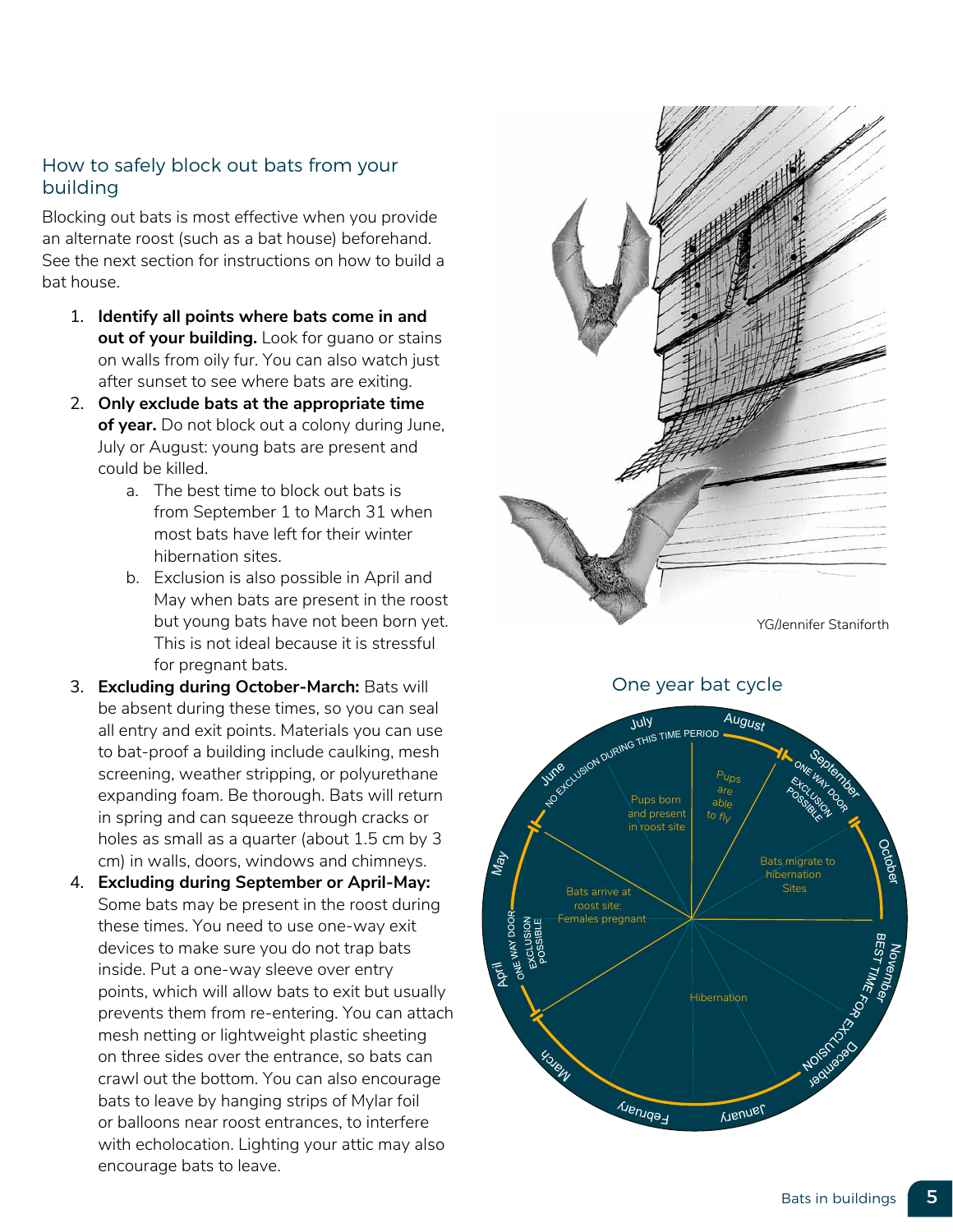### Provide an alternate roost

Installing a bat house is an excellent way to improve bat habitat in your yard. Bats may choose to roost there instead of in your home.

If you plan to block out bats from your home, install a bat house before, so they have somewhere to move.

### Where to get a bat house

#### Pre-made bat houses

You can purchase pre-made bat houses online (**[canadianbathouses.com](http://canadianbathouses.com/)**) or from a local woodworker. Bats like to roost in warm places, so you may need to modify the bat house to make it comfortable for bats in Yukon's cool climate. Paint the bat house black to absorb sunlight. Be sure to purchase a house that is multi-chambered, fully caulked and unvented.

#### Build your own bat house

If you enjoy do-it-yourself projects, the best option may be to build your own Yukon-specific bat house. You can download step-by-step instructions on **[how](http://www.env.gov.yk.ca/publications-maps/documents/bat_house_instructions_2010.pdf)  [to build a Yukon bat house](http://www.env.gov.yk.ca/publications-maps/documents/bat_house_instructions_2010.pdf)**.

#### Location

Bat houses need lots of sunshine to keep the bats warm. It is best to place your bat house on a high, south-facing wall. The next best option is to mount your bat house on a pole. If you do this, put it in an open, sunny area that is sheltered from strong winds and not too close to trees.

Bat houses should be at least 3 metres off the ground. Never place your bat house on a tree: it will get less sun, and bats will be vulnerable to predators like cats and squirrels.

Learn how to **[install a bat house](http://www.batcon.org/resources/getting-involved/bat-houses/install)**.



YG/Scott Cameron



Brian Slough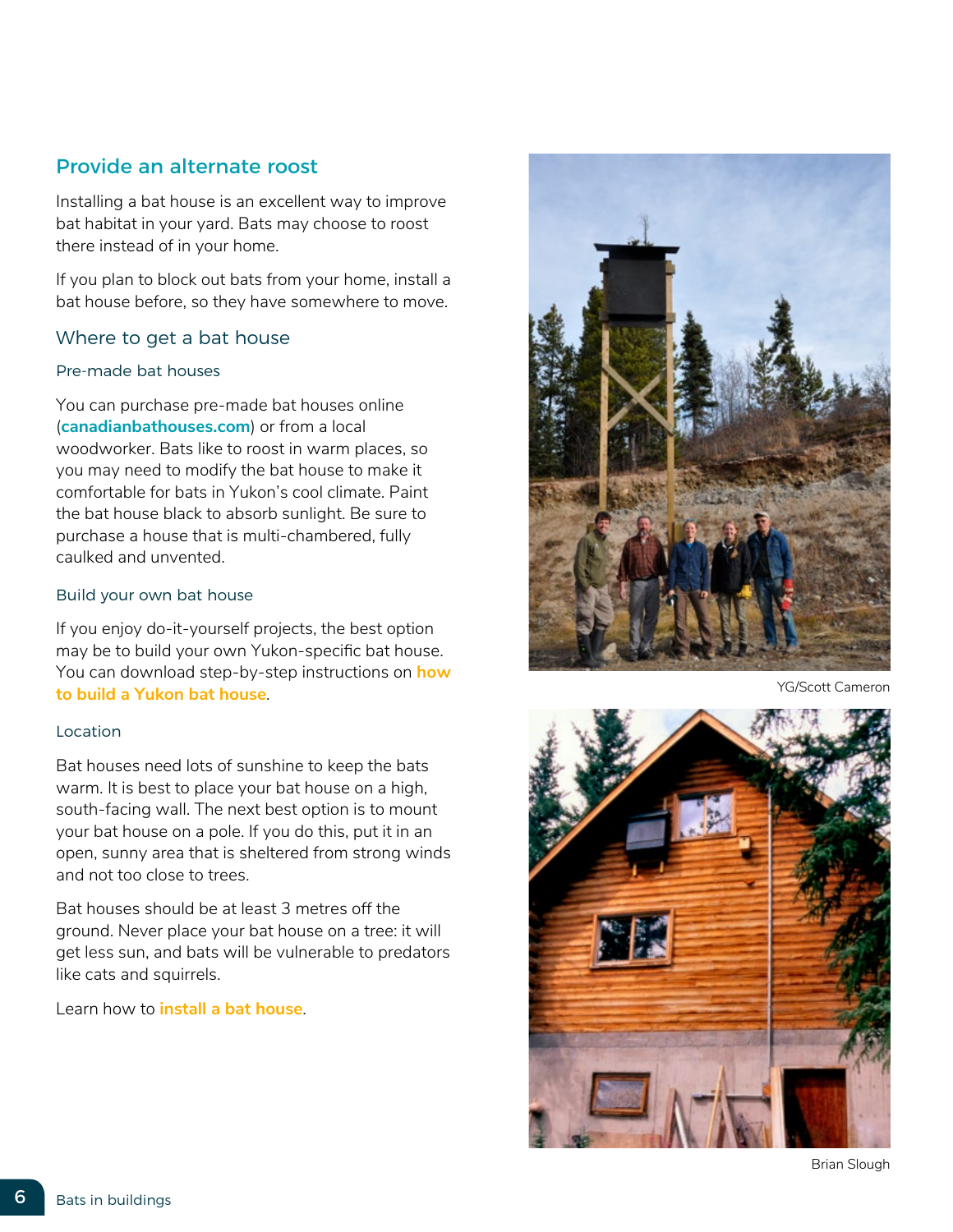# **Yukon Bat Nursery House**



YG

Go to **[Yukon.ca](https://yukon.ca/en/building-yukon-bat-nursery-house)** for full instructions.

 $\lambda$